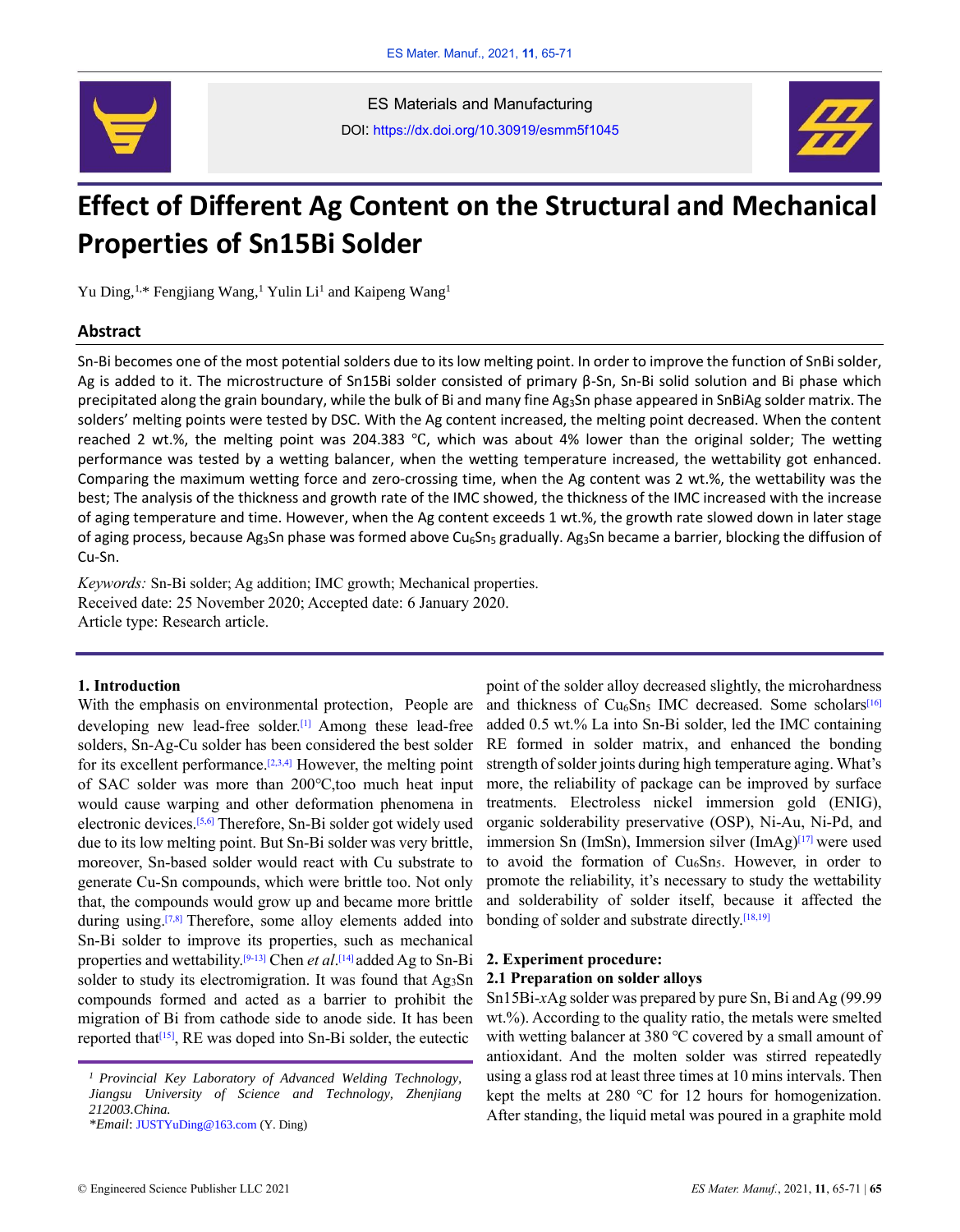and cooled at 25 degrees Celsius. A series of Sn15Bi-*x*Ag solders were prepared respectively (x=0, 0.5, 1 and 2 wt.%).

# **2.2 Microstructure of alloys and wettability test**

To study the microstructures of the solders, scanning electron microscopy (SEM) and energy dispersive X-ray (EDX) were used. For SEM investigation, Sn15Bi-*x*Ag alloys were taken 0.2g, cold mounted with epoxy resin. Then the samples were ground by using different types of sandpaper and polished via diamond slurry, followed by corrosion with 3% dilute HCl. The wettability was tested by wetting balancer (SAT-5100, Rhesca Co. Ltd, Japan). The size of the test copper was 25 mm in length, 1mm in width and 0.215 mm in thickness. Before the test, the copper sheet was cleaned with absolute ethanol and then wiped. During the process, the flux was a water-based VOC-free type (PacIFic 2009MLF, Interflux Electronics NV). The copper sheet was immersed in the solder at a speed of 5mm/s and held for 10s at a depth of 3mm of the liquid solder. And it was separated from the solder at a speed of 5mm/s. Considering the influence of temperature on the wetting performance, three different temperatures (250℃, 260℃ and 270℃) were set in this study.

#### **2.3 Melting point test**

The melting points of the solder were tested by a differential thermal analyzer (Diamond DSC, PE, America). The heating rate was 10 °C/min, and the temperature range was from 50 °C According to the Sn-Bi binary phase diagram, the solid to 350 °C, in nitrogen gas with a flow rate of 20.0 ml/min.

#### **2.4 Interfacial structure of joints**

The solid state thermal aging tests were implemented via solder joint samples. The joints were prepared by several steps, including solder ball preparation, copper sheet preparation and joint preparation. For the ball preparation, 0.3 g Sn15Bi-*x*Ag solders were weighted and remelted into small balls assisted by solder flux. The copper sheet size was 10 mm  $\times$  10 mm  $\times$ 0.8 mm, polished with sandpaper until there were no scratches on the surface. Then put the solder ball on the copper sheet and soldered at 280 ℃ for 30 seconds in the air. In order to explore the influence of aging temperature and aging time on the compound layers, the joint samples were divided into several parts, which were aged at 120 ℃, 140 ℃ and 160 ℃ for 10 days, 20 days and 30 days respectively. Like the previous bulk solder microstructure observation processes, the joint microstructure and elements observation were also investigated in a same way.

# **2.5 Shear force of solder joints and tensile properties of solder**

A clipper (PTR-1102) was used to measure the shear force of the solder joint before and after solid aging. As the schematic diagram shown in Fig. 1, the shear height was 20 microns, and the speed set as 0.1 mm/s. And the tensile strength of the solder was measured at room temperature.



**Fig. 1** Schematic diagram of shear test.

# **3.Results and discussion**

# **3.1 microstructure of solders**

Fig. 2 shows the microstructure and EDS results of the solders and Fig. 3 shows the XRD results of the four solders. The microstructures of four solder samples show large difference in beta tin grain size and Bi phase aggregation due to the effect of Ag addition. Without Ag addition, the microstructure of Sn-15Bi contains a large amount of beta tin dendrites (Gray matrix) and eutectic structure (net structure distributed on the matrix). Combined with EDS analysis, it can be seen that the gray phase is β-Sn phase and the white is Bi rich phase.



**Fig. 2** Microstructure and EDS analysis of Sn15Bi-xAg solder (a) Sn15Bi (b) Sn15Bi-0.5Ag (c) Sn15Bi-1Ag (d) Sn15Bi-2Ag.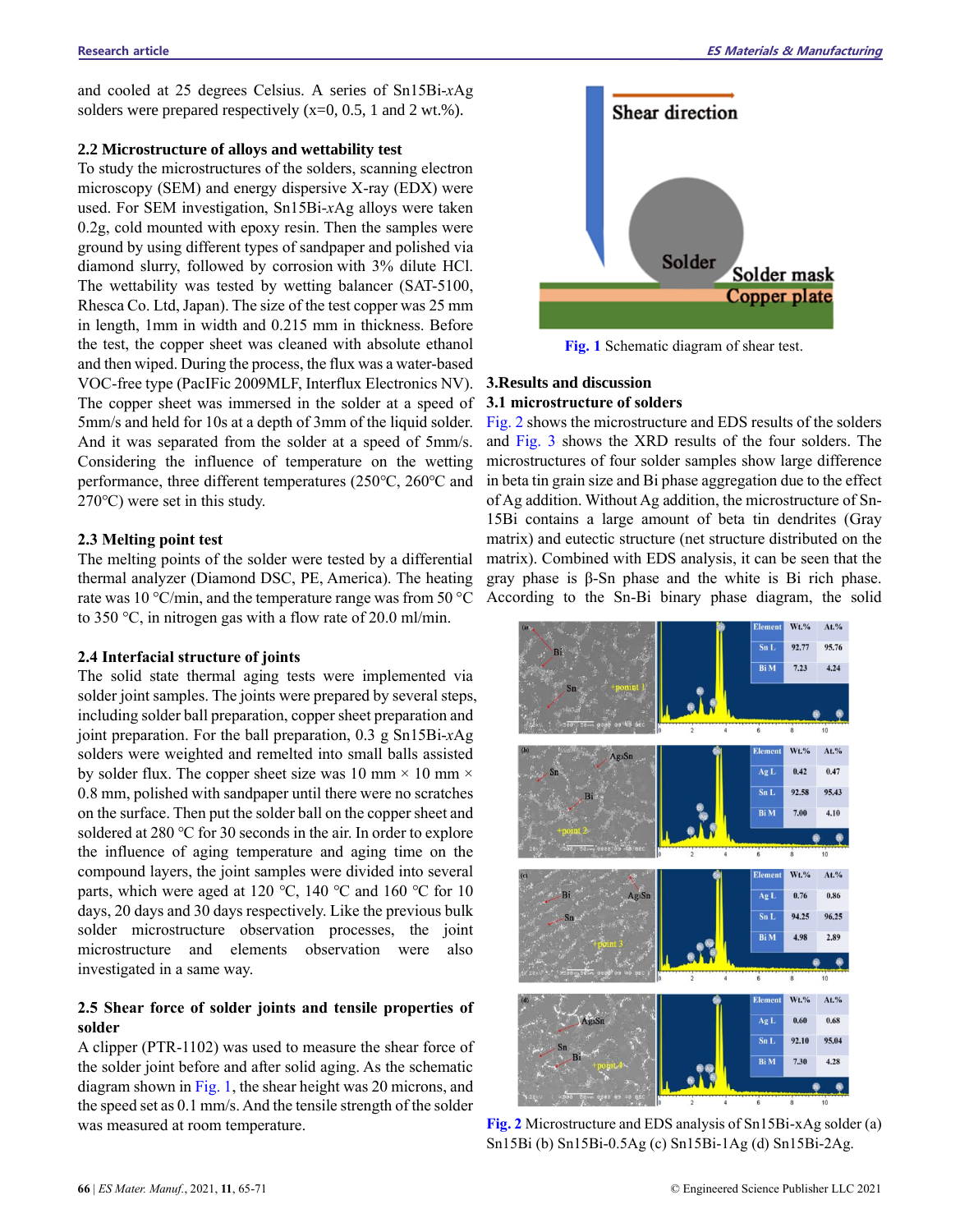solubility of Bi in Sn is only 2 wt.%-3 wt.% at room temperature. During solidification, element Bi will precipitate along the grain boundary of primary beta Sn phase slowly, in the form of small particles. Also, a small amount of Bi may precipitate from beta tin and result in the fine Bi particles formation on Sn-based matrix.[20] As shown in EDS result of Sn-15Bi, there are about 7 wt.% of Bi appeared. As a compound formation element in Sn15Bi-*x*Ag solder alloy, Ag will react with Sn to form Ag<sub>3</sub>Sn compound. In the SEM images of Sn15Bi-xAg solder alloy in Fig.  $2(b)$   $\neg$  (d), small Ag3Sn phase was found at the grain boundary of β-Sn. And with Ag content increasing from 0.5 to 2, the beta tin dendrite size decreases from 21.6 μm to 16.5 μm gradually, as listed in Table. 1, which indicates that Ag addition can refine the microstructure of Sn-Bi solder.



**Fig. 3** The XRD patterns of lead-free solders.

**Table. 1** Average grain size of the microstructure.

| Solder alloy       | Beta tin denrite size (µm) |  |
|--------------------|----------------------------|--|
| Sn <sub>15Bi</sub> | 21.6                       |  |
| $Sn15Bi-0.5Ag$     | 18.9                       |  |
| $Sn15Bi-1Ag$       | 18.3                       |  |
| $Sn15Bi-2Ag$       | 16.5                       |  |

### **3.2 Wettability of solder alloys**

Fig. 4 is a schematic diagram of the force in copper sheet during wetting. The copper sheet subjected the surface tension of the liquid solder, before and after immersed in the molten solder. Fmax represents the resultant force on the copper in the vertical direction. The force, F, measured by formula (1):

$$
F = \gamma_{LF} \times \cos \theta \times L - \rho Vg \tag{1}
$$

where F is the resultant force (mN) on the copper sheet,  $\gamma$ <sub>LF</sub> is the liquid-flux surface tension,  $\theta$  is the instantaneous contact angle, Lis the liquid meniscus perimeter around the immersed Cu sheet, and ρ is the density of the solder in the molten state, V is the volume of the copper sheet immersed in the liquid solder, and g is the acceleration of gravity. In formula (1), the

two terms represent surface tension and buoyancy respectively. After the copper immersed in molten solder, a negative force was first generated on it due to the non-wetting of the solder. When the flux started to work, the molten solder would climb to the surface of the copper sheet. When the surface tension was equal to the buoyancy, the required time was called zero crossing time or wetting time (T0). With surface tension increased, the contact angle  $\theta$  decreased, and the force acting on the copper plate increased. Finally, the maximum wetting force and the minimum wetting angle were reached within a certain period of time. The zero-crossing time and the maximum force from the wetting curve (usually defined as wetting time and wetting force) were the most important indicators for evaluating wettability. The shorter wetting time or the higher wetting force, the better wettability of the solder alloy.



**Fig. 4** Schematic diagram of wetting balance process.

| <b>Table. 2</b> T0 and Fmax values of $Sn15BixAg(x=0,0.5,1,2)$ at three |  |
|-------------------------------------------------------------------------|--|
| temperatures.                                                           |  |

| Solder      | Temperature<br>$(^{\circ}C)$ | $Fmax$ (mN) | T0(s) |
|-------------|------------------------------|-------------|-------|
|             | 250                          | 2.713       | 0.987 |
| Sn15Bi      | 260                          | 2.73        | 0.845 |
|             | 270                          | 2.86        | 0.826 |
| Sn15Bi0.5Ag | 250                          | 2.606       | 0.886 |
|             | 260                          | 2.74        | 0.847 |
|             | 270                          | 2.72        | 0.806 |
| Sn15Bi1Ag   | 250                          | 2.795       | 0.838 |
|             | 260                          | 2.716       | 0.819 |
|             | 270                          | 2.795       | 0.814 |
| Sn15Bi2Ag   | 250                          | 2.783       | 0.892 |
|             | 260                          | 3.023       | 0.79  |
|             | 270                          | 2.9         | 0.786 |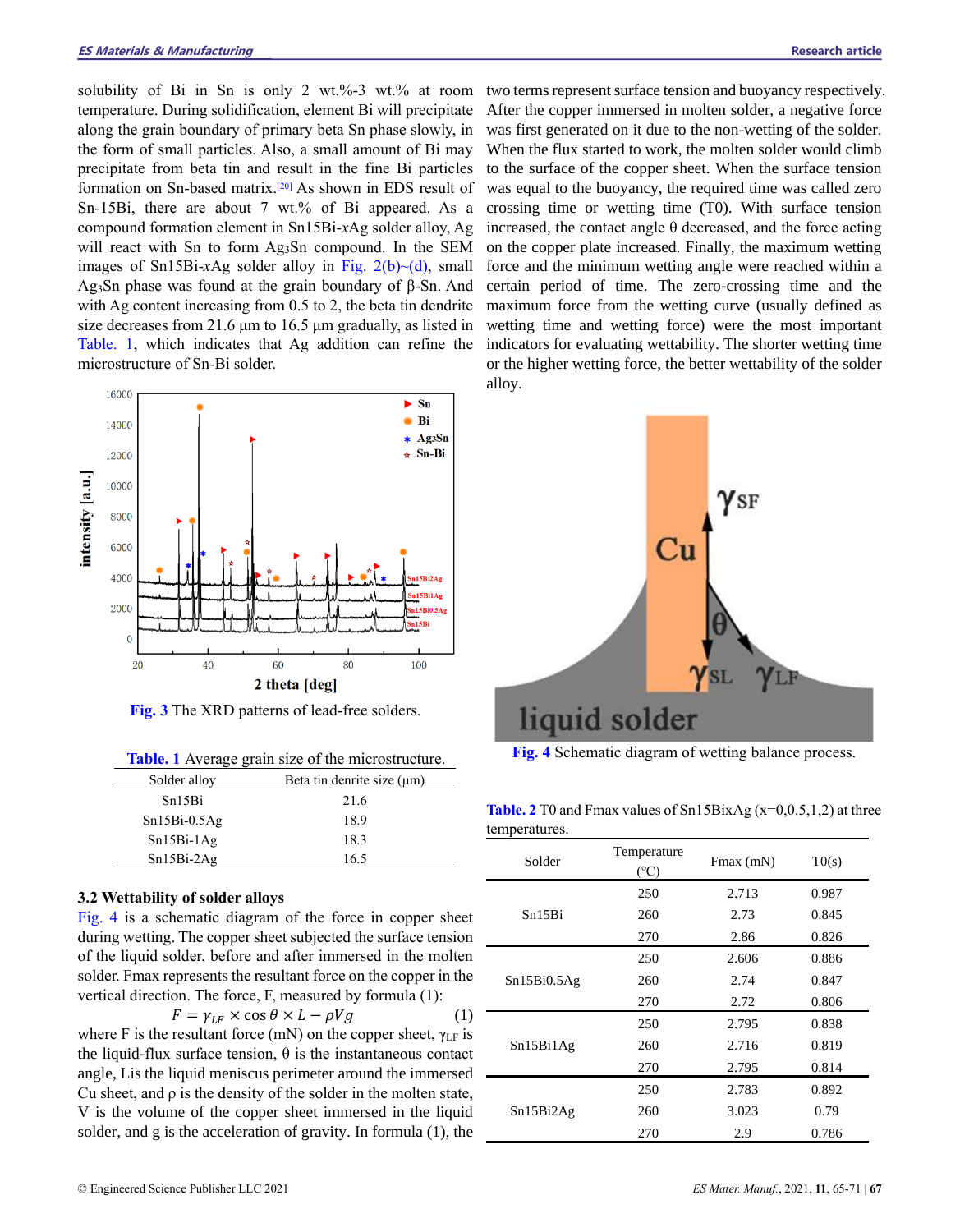

**Fig. 5** Wetting curves of Sn-15Bi-xAg (x=0, 0.5, 1and2) solder.

Fig. 5 shows the wetting curves of four different solders at *x*Ag solders were analyzed using DSC analysis and the results three temperatures. Table. 2 lists the Fmax and T0 values under different conditions. The change of temperature affected the value of T0 intuitively. As the temperature rose, the wetting time decreased. Because under high temperature, the volume of the molten solder would expand, led the distance between molecules increased, so that the force of the bulk molecules on the surface layer molecules decreased, and with the temperature increased, the vapor pressure of the gas phase also increased, which was leading the gas density increased, and made the gas molecules have greater influence on the liquid surface molecules, so the value of surface tension γ became smaller. The relationship between surface tension  $\gamma$  and  $\theta$ satisfied formula  $(2)^{[21]}$ :

$$
\cos \theta = (\gamma_{SF} - \gamma_{SL}) / \gamma_{LF} \tag{2}
$$

Formula 2 shows that the smaller the wetting angle θ, the better the wettability of the solder alloy. Therefore, increasing  $\gamma_{SF}$  or decreasing  $\gamma_{SL}$  and  $\gamma_{LF}$  can reduce the wetting angle θ and improve the wettability. From the physical conception, the surface tension of the solder decreased, the attraction of the atoms in the liquid to the surface atoms weakened, the liquid atoms are more likely to overcome their own gravitational force, and tend to the liquid surface, which would make the spread area larger. So, when the content was 2 wt.%, the solder had the best wettability.

# **3.3 Melting point of solder**

For understanding the relationship between the microstructure and the solidification process, the thermal behavior of Sn15Bi-

are represented in Fig. 6. As seen, there are two exothermic peaks in the DSC curves of the solders. The low temperature peak appears at about 414k, around the melting point of eutectic Sn-58Bi phase.[22] This peak relates to the eutectic phase transformation from liquid to solid:  $L\rightarrow$ SnBi eutectic. And the second peak shows at 484.8 K, 482.9 K and 478.4 K separately with Ag content increase. According to the ternary phase diagram of Sn-Bi-Ag, it should represent the precipitation of primary beta tin phase: L→L+beta tin primary phase. Additionally, there are not Ag<sub>3</sub>Sn phase transformation peak shown in all the DSC curves, which should be ascribed to a higher melting point of Ag3Sn, about 750 K. Therefore, the Ag3Sn phase remains solid within the temperature range. Generally, the phase changes during DSC test are listed in Table. 3 with the Sn-15Bi and Sn-58Bi alloy for references.

It's also found that precipitation temperature of primary beta tin is inversely proportional to the content of Ag; the melting point of the solder without Ag was 487.766 K, and when the content of Ag reached 2 wt.%, the melting point decreased to 478.383 K, decreased by about 2%. The melting point of the metal determined by the force between the particles inside the substance. The atoms of the same metal bonded by metal bonds. When foreign atoms enter the crystal, the metal bond destroyed, and the metal arranged in disorder. At this time, the internal energy of the metal increased, and causing the melting point decrease. So, when Ag atoms entered the crystal, the metal bond between Sn destroyed and Ag3Sn compound formed. The overall process led to a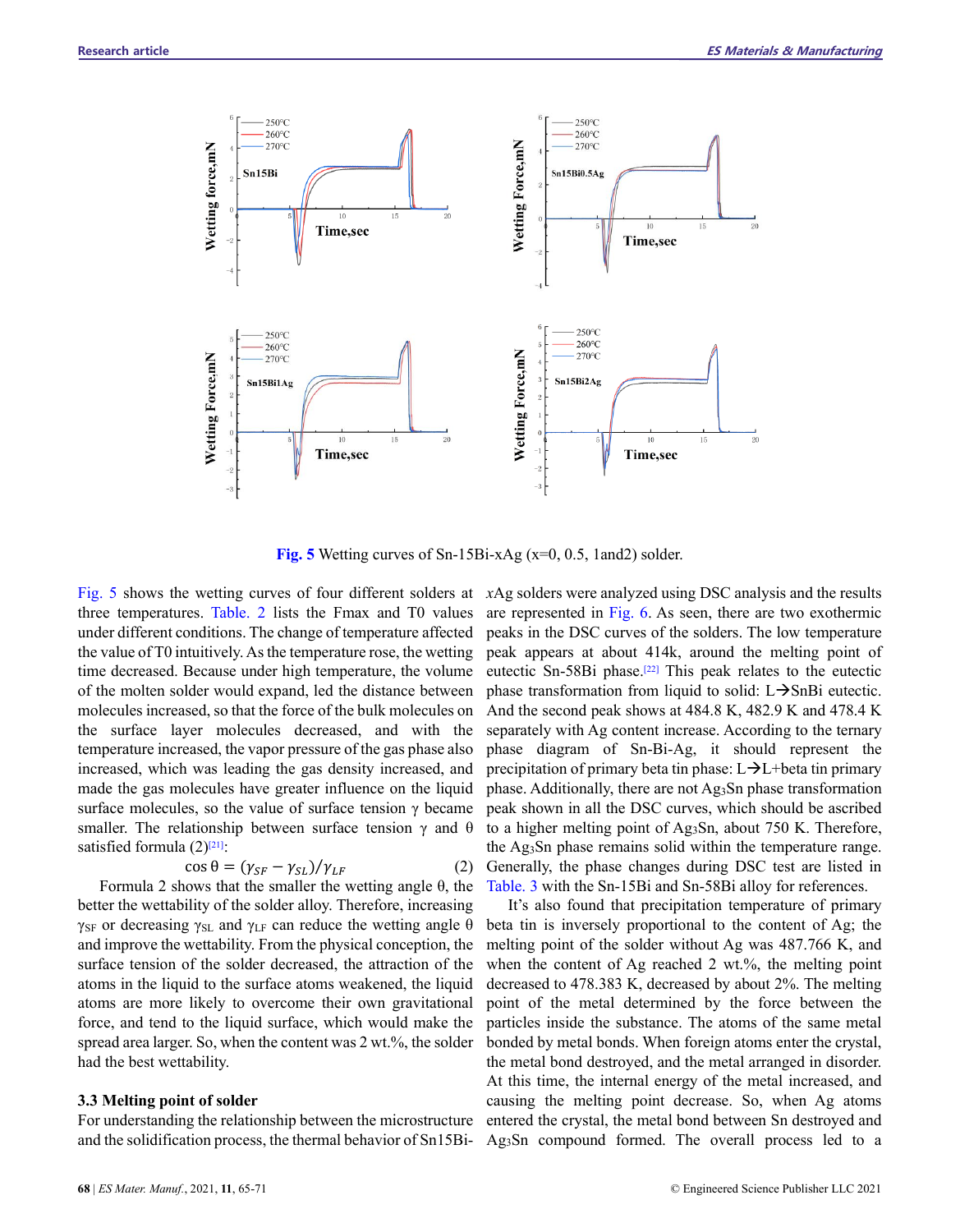disordered state in Sn-Bi-Ag alloy. At this time, the internal energy of the solder alloy increased, resulting to a lower phase change temperature.



**Fig. 6** DSC curves of Sn15Bi-xAg.

**Table. 3** The possible [Solidification Process.](http://www.baidu.com/link?url=B7AcXYSu8YcoLrf1Z-Em1VcxU0fTIo5CV7tjBzZo8ZvlS3Zm21Dltmq-E3YG8Vr_gjOjmLc_BfXFFQNDATrnHSnullQ2Qs2yYEMEijB8azmJaFiaIlcbbsQOz4fvp4W2)

| Solder alloy   | Peak 2                   | Peak 1                 | Final                                  |
|----------------|--------------------------|------------------------|----------------------------------------|
|                |                          |                        | microstructure                         |
| Sn58Bi         |                          | $L \rightarrow ShBi$   | lamellar structure                     |
|                |                          | eutectic               | composed of a                          |
|                |                          |                        | metallic phase and                     |
|                |                          |                        | a semiconductor                        |
|                |                          |                        | phase generally                        |
|                |                          |                        | show a complex                         |
|                |                          |                        | regular                                |
|                |                          |                        | microstructure                         |
| $Sn15Bi-$      | $L \rightarrow L + Beta$ | $L \rightarrow Ag_3Sn$ | Eutectic zone with                     |
| $xAg(x=1,2,3)$ | Tin primary              | $+ (Bi) +$             | Ag <sub>3</sub> S <sub>n</sub> between |
|                | phase                    | (Sn) (peak             | the phase                              |
|                |                          | one)                   | boundary of Bi                         |
|                |                          | Beta tin $\rightarrow$ | rich and Sn rich                       |
|                |                          | Particle Bi            | $phase + Beta tin$                     |
|                |                          | $+$ Beta tin           | base with Bi                           |
|                |                          | dentrite               | particle                               |
|                |                          | (second                | precipitated                           |
|                |                          | phase)                 |                                        |

# **3.4 Sn15Bi-***x***Ag/Cu interfacial aging**

During aging, the Sn atoms in the solder and the Cu atoms in the substrate undergo material transfer,  $Cu<sub>6</sub>Sn<sub>5</sub>$  formed at the interface ( $6Cu + 5Sn = Cu<sub>6</sub>Sn<sub>5</sub>$ ). In the later stage of aging, a thin layer of Cu<sub>3</sub>Sn observed between  $Cu<sub>6</sub>Sn<sub>5</sub>$  and Cu substrate, because of the reaction of Cu<sub>6</sub>Sn<sub>5</sub> and Cu, and also, Cu and  $Sn(3Cu + Sn = Cu_3Sn, 9Cu + Cu_6Sn_5 = 5Cu_3Sn).$ 

Fig. 7 is the secondary electron image of the interface at different times under 140 ℃. As the aging time increased, the thickness of the IMC increased. After a little of Ag added, the growth of the compound has been inhibited. This is because

the rich Bi layer formed above the IMC, which blocked the material transmission path of Cu and Sn. When the content of silver reached 2 wt.%, Ag<sub>3</sub>Sn formed above Cu<sub>6</sub>Sn<sub>5</sub>, which not only did not inhibit the growth of the compound, but deepened the accumulation of the compound.



**Fig. 7** Interfacial structure of Sn15Bi-xAg solder joints under 140 ℃.

# **3.5 Mechanical properties:**

The samples were measured after 30 days aged at 25 ℃, the shear fracture occurred in the solder matrix all, which indicated that the mechanical properties of the solder joint were better than those of the solder itself. Wang<sup>[23]</sup> pointed out, with the increase of aging time, the shear stress of Sn15Bi solder joint increased first and then decreased. That is because in the later stage of aging, the excessive growth of IMC made the solder joint brittle. In this study, the solder joint was aged at room temperature for 30 days, which made the solder joint undergo dynamic recovery process, and the mechanical properties were improved a certain degree of recovery.



**Fig. 8** Shear force under different aging time.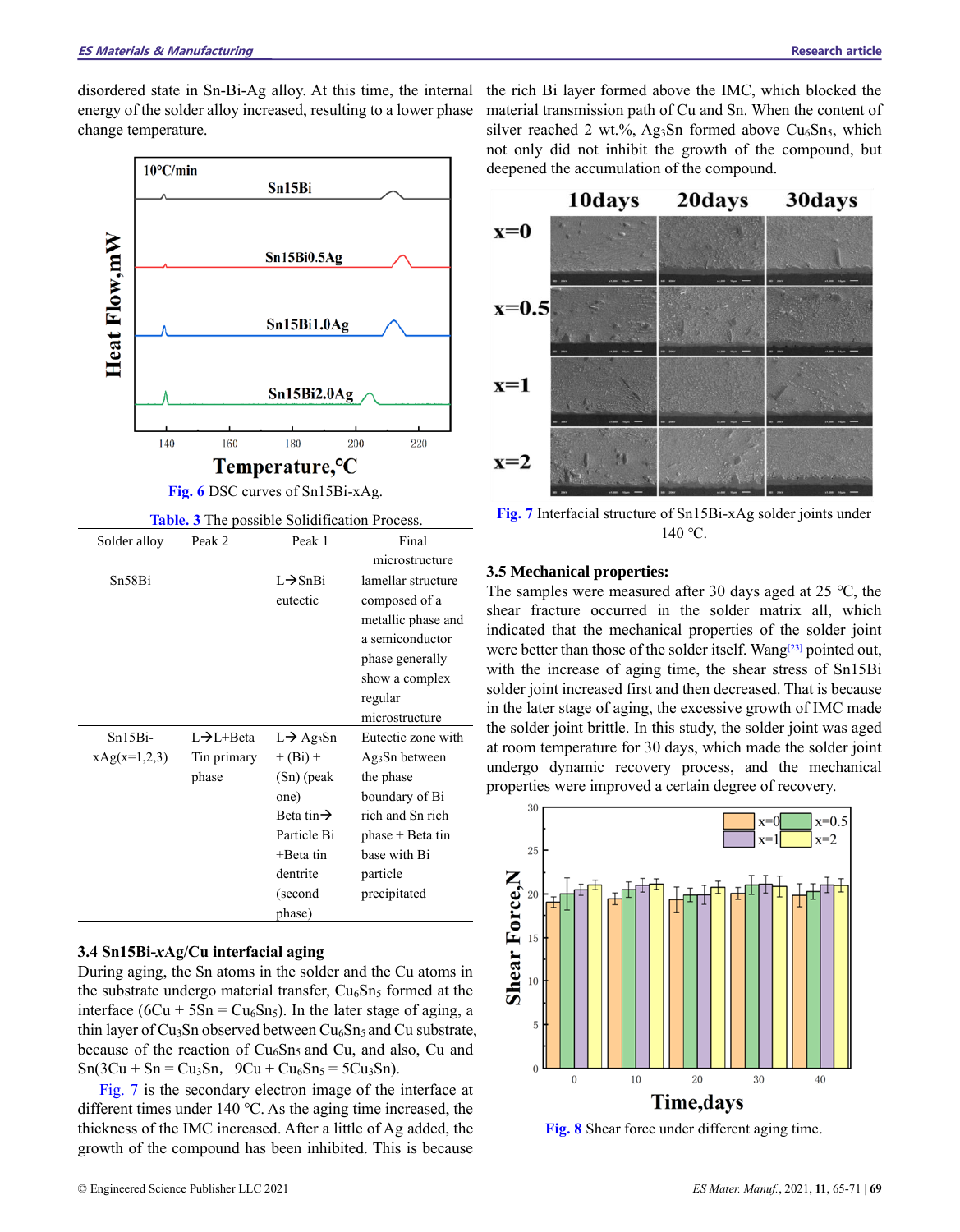

**Fig. 9** Stress strain curve and tensile strength.

The cutting data is shown in Fig. 8. The aging time has no obvious effect on the shear force, but the addition of Ag enhanced the mechanical properties of the solder. The addition of Ag promoted the generation of Ag<sub>3</sub>Sn in the solder, Ag<sub>3</sub>Sn did not react with Sn and Bi, As a result, Ag3Sn distributed in the solder as a precipitate, which played a precipitation strengthening mechanism.<sup>[24]</sup> The Bi solubilized in Sn caused lattice distortion, which increased the resistance of dislocation movement and made it difficult to carry out sliding, thus increasing the strength and hardness of solid solution. It played a solid solution strengthening mechanism. The combination of the two metal strengthening mechanisms improved the mechanical properties of the material to a great extent. In Fig. 9, it can be found that when the stress value reached the peak value, it dropped to 0 immediately, so the fracture mode of the three solders were brittle fracture, and with the increase of Ag content, the tensile strength of solder also improved. This is due to the combination of solution strengthening and precipitation strengthening mentioned above.

#### **4. Conclusions:**

In this paper, we mainly studied the influence of different Ag content on the properties of Sn15Bi solder, including wettability, interfacial structure growth and melting point. The [2] L. Zhang, J. Han, Y-h. Guo, L. Sun, 2014, *J. Mater. Sci. Mater.* following achievements can be concluded:

1. The microstructure of Sn-15Bi bulk solder was 8. consisted of primary β-Sn phase and Bi solid solution, and the Bi phase precipitated along the grain boundary. In the microstructure of Sn15Bi-xAg solder, in addition to the phase in Sn-15Bi, there was also fine Ag3Sn phase.

2. The thickness of the interface compound increased with the increase of aging temperature and aging time. When [5] L. Zhang, J-g. Han, Y-h. Guo, C-w. He, *Mater. Sci. Eng*. *A*, Ag content was more than 1wt.%, the formation of Ag3Sn 2014, **597**, 219-224, doi: 10.1016/j.msea.2013.12.098.above  $Cu<sub>6</sub>Sn<sub>5</sub>$  inhibited the growth of the compound.

3. When the Ag content was 2wt.%, the wettability of the solder was the best, this performance is good for the spreading of solder on the substrate.

4. The melting point of the solder decreased when the Ag content increased, this can reduce the heat input during soldering, and improve the reliability of electronic packaging.

5. The addition of Ag caused Ag3Sn formed in the solder. The precipitation strengthening mechanism brought by Ag<sub>3</sub>Sn, combined with the solid solution strengthening mechanism brought by Bi, which greatly improved the mechanical properties of the solder.

#### **Acknowledgement**

The authors would like to acknowledge the support provided by the National Natural Science Foundation of China (Grant No. 51875269).

#### **Conflict of interest**

The authors declare that they have no conflict of interest.

### **Reference:**

[1] H. R. Kotadia, P. D. Howes, S H Mannan, *Microelectron. Reliab.*, 2014, **54**, 1253-1273. doi: 10.1016/j.microrel.2014.02.025.

*Electron.*, 2014, **25**, 4489-4494. doi: 10.1007/s10854-014-2192-

[3] Mostafa Shalaby R, M. Kamal Ali EAM, M. S. Gumaan, *Mater. Sci. Eng. A*, 2017, **690**, 446-452, doi: 10.1016/j.msea.2017.03.022.

[4] M. S. Gumaan, *J. Mater. Sci. Mater. Electron.*, 2020, **31** , 10731-10737, doi: 10.1007/s10854-020-03623-0.